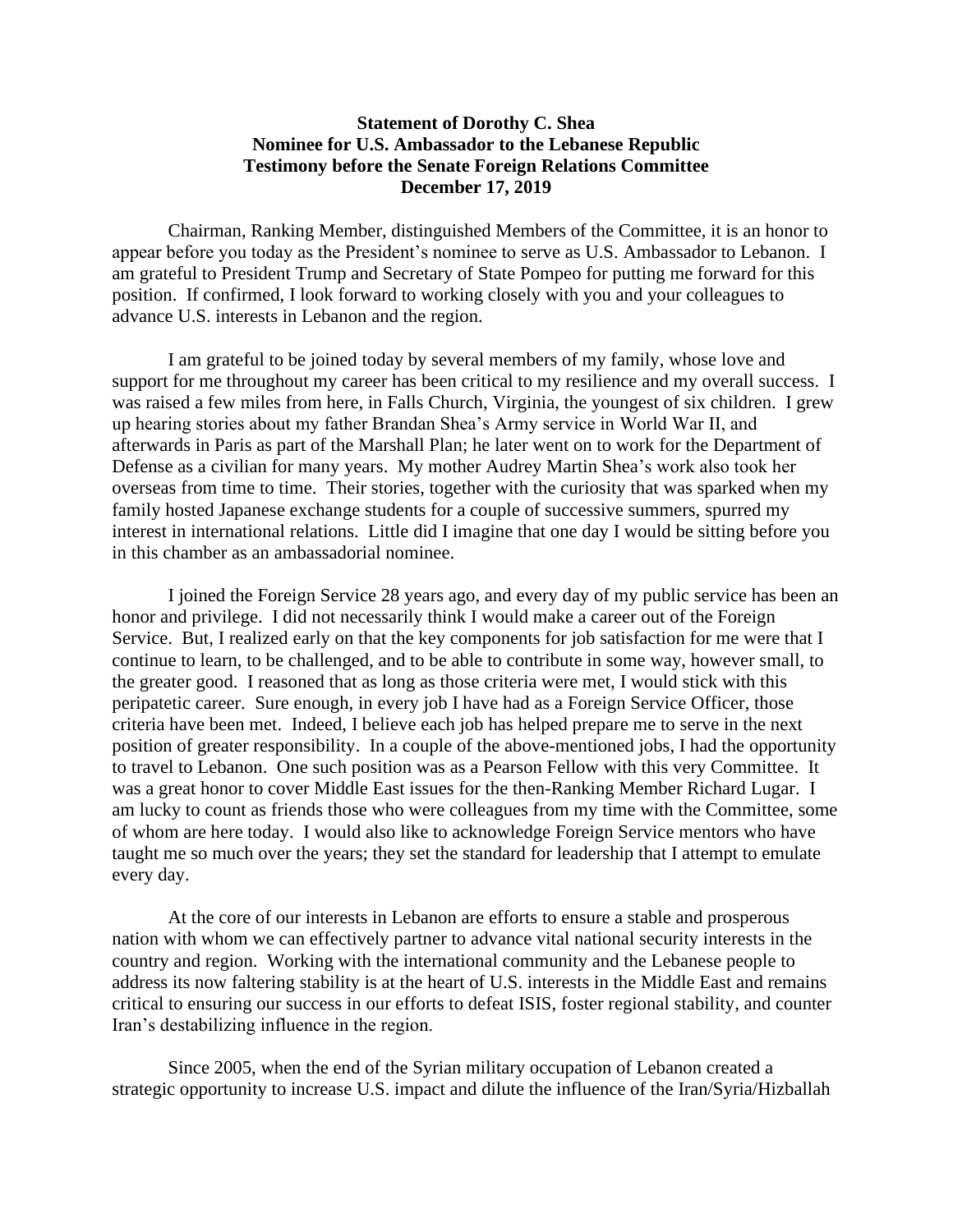axis, our strategy has been broadly consistent: supporting constructive political voices responsive to the needs of the Lebanese people and building the capacity of Lebanese state institutions, including the Lebanese Armed Forces (LAF).

The spillover from the Syria conflict – including the movement of over one million Syrian refugees into Lebanon and deadly incursions by ISIS – injected new urgency into our approach, while unprecedented nationwide protests have presented new possibilities for responsiveness and reform.

On October 17, broad-based protests began in Lebanon. In a country known for its multireligious character, these protests have been unprecedented in their truly national nature, with involvement of Lebanese citizens across the nation, across sects, and across socio-economic levels. Demonstrators have been calling for an end to the endemic corruption and economic mismanagement that has plagued Lebanon for decades. The United States supports the right of Lebanon's citizens to protest peacefully and has called for their continued protection.

These protests continue throughout the country today. The message from the protesters is loud and clear: the Lebanese people have had enough of their leaders prospering while the rest of the country struggles under crushing debt and in the absence of the most basic services, including trash removal, electricity, and clean water. They are demanding far-reaching reforms. They have called for a new government committed to meeting those demands, leading to the resignation of the cabinet on October 29. Unfortunately, Lebanon's political leadership has failed to act expeditiously to respond to those calls for reform and the government remains in "caretaker" status today.

Until Lebanon's political leaders embrace the need for real and lasting reform, no government can succeed. But if leaders do embrace change, we stand ready to work with the government and people to rebuild Lebanon's shattered economy. The composition of the new government is a matter for the Lebanese people, not for the United States, to decide. We will work with anyone who is dedicated to reform and will put the interests of the Lebanese people first.

Lebanon's economic difficulties are profound; it will not be easy to enact the structural reforms necessary to increase public investment, lower public debt, and diversify its economy. Several sectors of the economy will need to be completely revamped, because they generate massive debt and fail to collect adequate revenue, while failing to deliver satisfactory services.

A new Lebanese government also needs to pass measures that markedly improve transparency and root out corruption so they can regain the confidence of Lebanon's citizens and the international community. If confirmed, I look forward to working with such a government to advance good governance, transparency, and economic reform.

As my colleague Principal Deputy Assistant Secretary for Near Eastern Affairs Joey Hood testified before this Committee on December 4, the United States is committed to a vision of shared prosperity, regional and global security and stability, and a lasting partnership with the people of Lebanon.